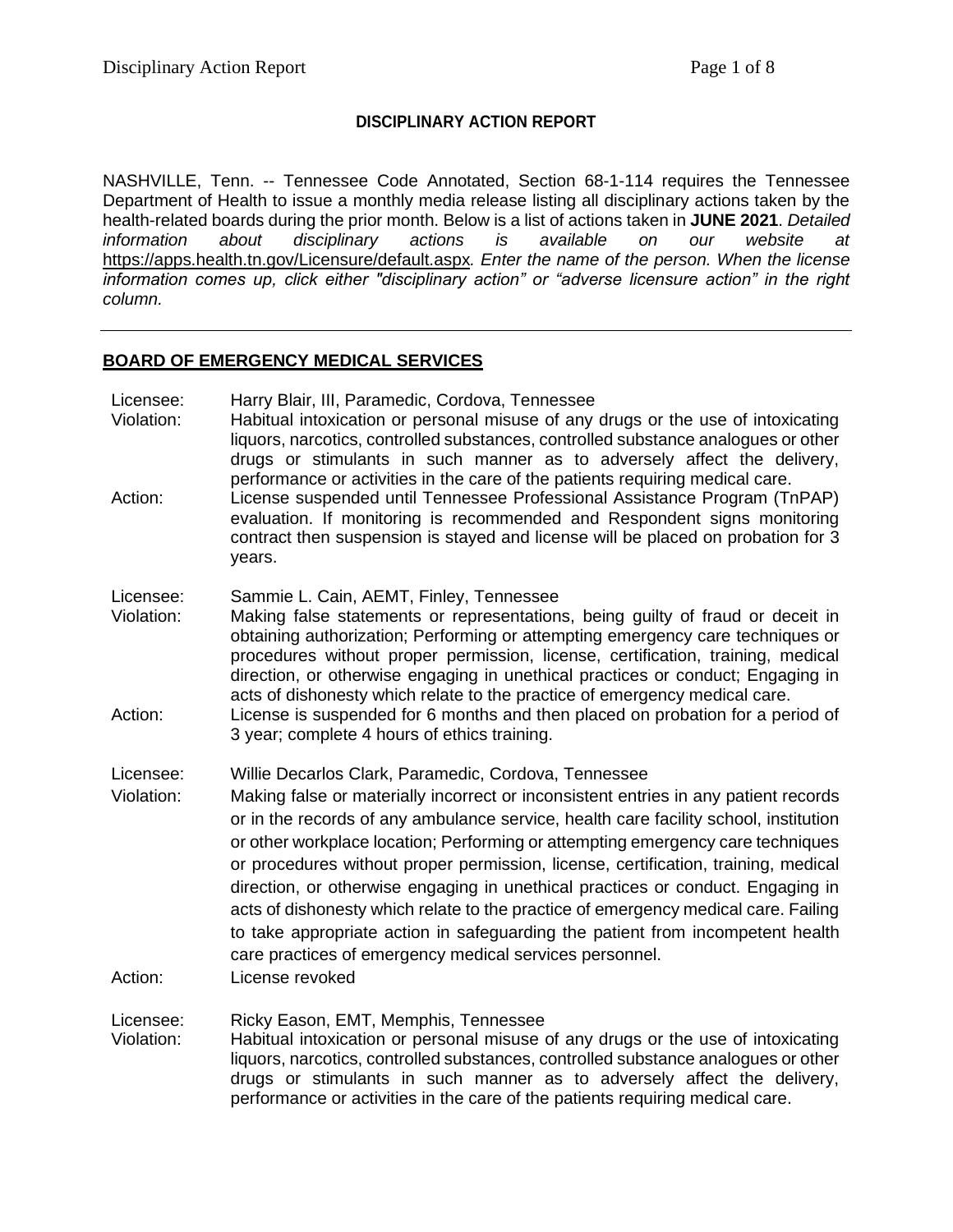- Action: License suspended until Tennessee Professional Assistance Program (TnPAP) evaluation. If monitoring is recommended and Respondent signs monitoring contract then suspension is stayed and license will be placed on probation for 3 years.
- Licensee: Maggie LaGrange, Paramedic, Maryville, Tennessee
- Violation: Habitual intoxication or personal misuse of any drugs or the use of intoxicating liquors, narcotics, controlled substances, controlled substance analogues or other drugs or stimulants in such manner as to adversely affect the delivery, performance or activities in the care of the patients requiring medical care.
- Action: License suspended until Tennessee Professional Assistance Program (TnPAP) evaluation. If monitoring is recommended and Respondent signs monitoring contract then suspension is stayed and license will be placed on probation for 3 years.
- Licensee: Joshua Printy, Paramedic, Memphis, Tennessee
- Violation: Making false or materially incorrect or inconsistent entries in any patient records or in the records of any ambulance service, health care facility, school, institution or other work place location; Failure to report patient care which accurately reflects the evaluation and treatment of each patient; Assigning person to perform functions contrary to this part or rules and regulations of the board.. Failing to take appropriate action in safeguarding the patient from incompetent health care practices of emergency medical services personnel.
- Action: Paramedic license suspended for 90 days and then to be placed on probation for 3 years; must complete 4 hours of ethics training and a trauma education course
- Licensee: Jason Edward Russell, Paramedic, Sharon, Tennessee
- Violation: Performing or attempting emergency care techniques or procedures without proper permission, license, certification, training, medical direction, or otherwise engaging in unethical practices or conduct; Accepting and performing, or attempting to perform, professional responsibilities which the licensee knows, or has reason to know, he is not competent to perform.
- Action: Paramedic license is suspended for 180 days and then will be placed on probation for 3 years; complete a pharmacology/medication administrating training course
- Licensee: Korey A. Webb, AEMT Finley, Tennessee
- Violation: Making false or materially incorrect or inconsistent entries in any patient records or in the records of any ambulance service, health care facility, school, institution or other work place location; Performing or attempting emergency care techniques or procedures without proper permission, license, certification, training, medical direction, or otherwise engaging in unethical practices or conduct; Engaging in acts of dishonesty which relate to the practice of emergency medical care.
- Action: License suspended for 90 days then placed on probation for 3 years; complete 4 hours of continuing education in ethics training and must instruct 4 hours of ethics training
- Licensee: Brandon James Woosley, Paramedic, Gallatin, Tennessee
- Violation: Making false or materially incorrect or inconsistent entries in any patient records or in the records of any ambulance service, health care facility, school, institution or other work place location; performing or attempting emergency care techniques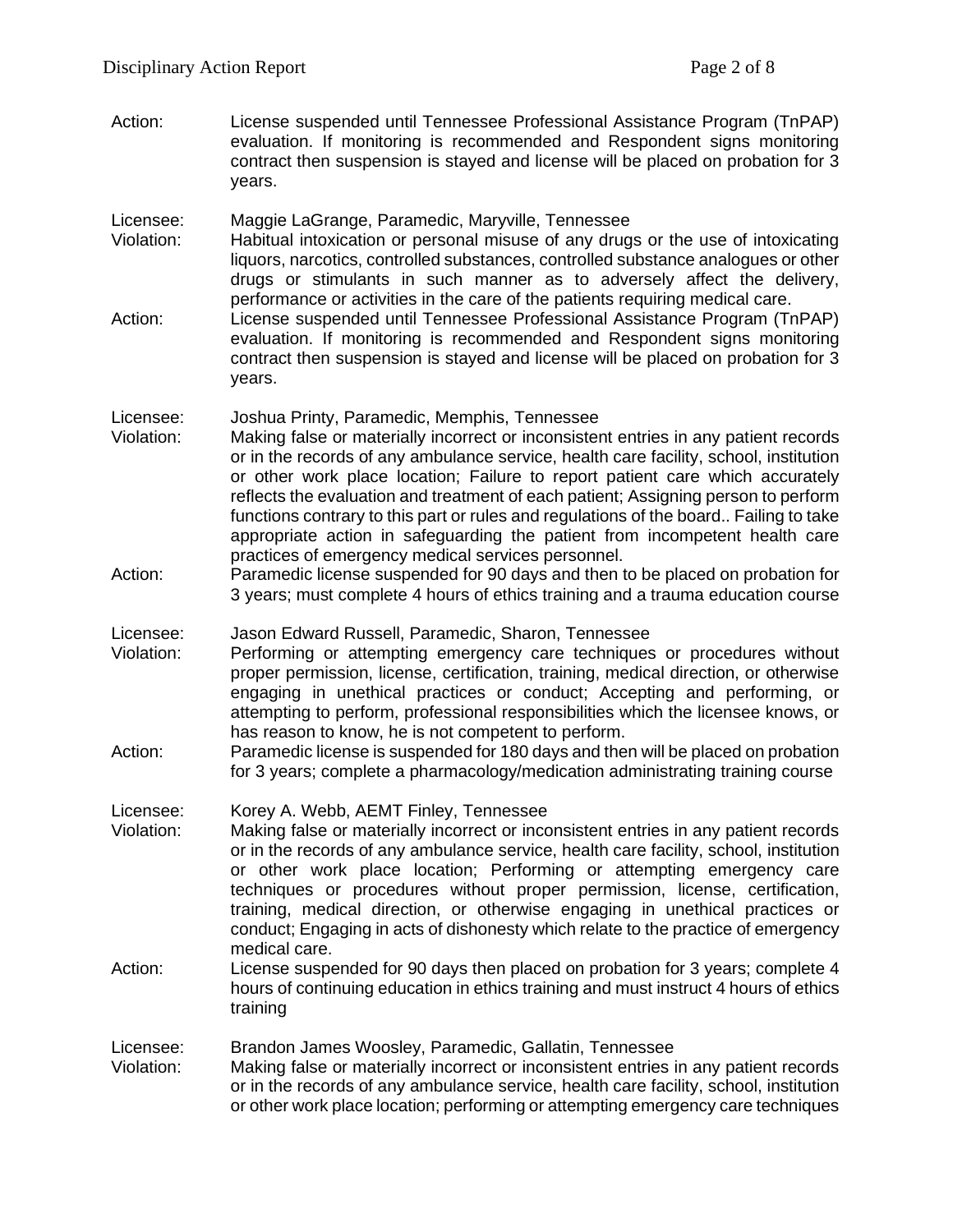| Action:                 | or procedures without proper permission, license, certification, training, medical<br>direction, or otherwise engaging in unethical practices or conduct. Engaging in<br>acts of dishonesty which relate to the practice of emergency medical care.<br>License for Instructor Coordinator Endorsement is suspended for one year;<br>complete 4 hours of continuing education regarding ethics |
|-------------------------|-----------------------------------------------------------------------------------------------------------------------------------------------------------------------------------------------------------------------------------------------------------------------------------------------------------------------------------------------------------------------------------------------|
| Licensee:<br>Violation: | James Douglas Wright, AMET Clarksville, Tennessee<br>Violation of any criminal statute of any state or Canadian province, or of the United<br>States of Canada which involves moral turpitude or reflects upon the person's                                                                                                                                                                   |
| Action:                 | ability to fulfill such person's responsibilities<br>License is revoked.                                                                                                                                                                                                                                                                                                                      |

## **BOARD FOR LICENSING HEALTH CARE FACILITIES**

Licensee: Azalea Trace Assisted Living, Nashville, Tennessee Violation: An ACLF shall ensure that medical shall be self-administered in accordance with

the resident's plan of care; An ACLF shall provide personal services as follows: Each ACLF shall provide each resident with at least the following personal services (1) Protective care. An ACLF shall provide personal services as follows: (a) Each ACLF shall provide each resident with at least the following personal services (2) Safety when in the ACLF. An ACLF shall provide personal services as follows: (7) Each ACLF shall provide services as follows: (a) Each ACLF shall provide each resident with at least the following personal services (6) Nonmedical living assistance with activities of daily living. (3) Daily awareness of the individual's whereabouts; (c) Dietary services (1) An ACLF shall have organized dietary services that are directed and staffed by adequate qualified personnel. An ACLF may contract with an outside food management company if the company has a dietitian who serves the ACLF on a full-time, part-time, or consultant basis, and if the company maintains at least the minimum standards specified in this section while providing for constant liaison with the ACLF for recommendations on dietetic policies affecting resident treatment. 2. An ACLF shall have an employee who: (i) Serves as director of the food and dietetic service; (ii) Is responsible for the daily management of the dietary services and staff training; and (iii) Is qualified by experience or training. 3. An ACLF shall ensure that menus meet the needs of the residents as follows: (i) The practitioner or practitioners, as qualified within the scope of practice, responsible for the care of the residents shall prescribe therapeutic diets as necessary. (ii) An ACLF shall meet nutritional needs, in accordance with recognized dietary practices and in accordance with orders of the practitioner or practitioners responsible for the care of the residents. (iii) An ACLF shall have a current therapeutic diet manual approved by the dietitian readily available to all ACLF personnel. (iv) Menus shall be planned one week in advance. 4. An ACLF shall: (i) provide at least three means constituting an acceptable and/or prescribed diet per day. There shall be no more than fourteen (14) hours between the evening and morning meals. All food served to the residents shall be of good quality and variety, sufficient quantity, attractive and at safe temperatures. Prepared foods shall be kept hot (140 degrees F. Or above) or cold (41 degrees F. or less) as appropriate. The food must be adapted to the habits, preferences and physical abilities of the residents. Additional nourishment and/or snacks shall be provided to residents with special dietary needs or upon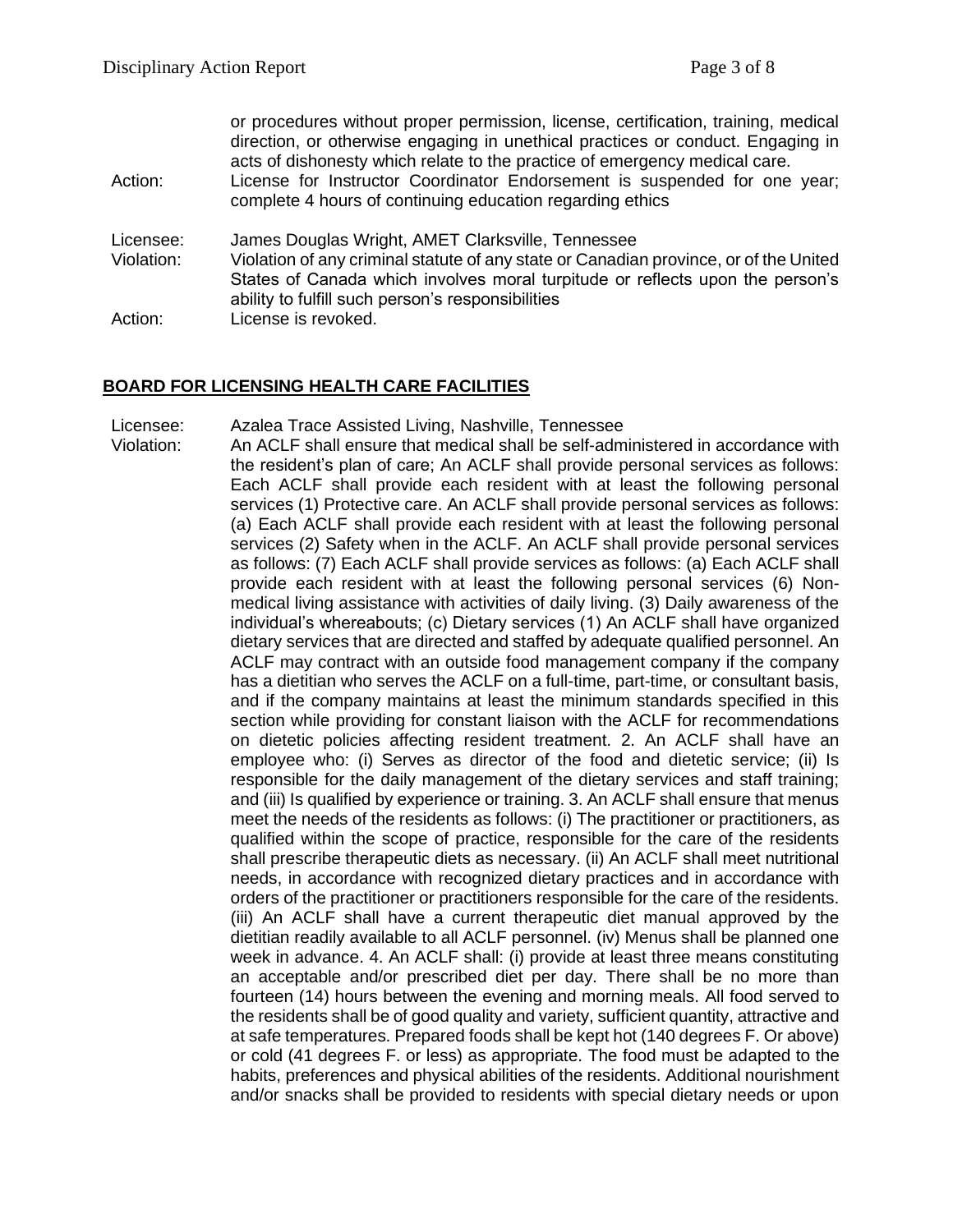request. (ii) Provide sufficient food provision capabilities and dining space. (iii) Maintain and properly store a 48-hour food supply at all times. (iv) Provide appropriate, properly repaired equipment and utensils for cooking and serving food in sufficient quantity to serve all residence. (c) Dietary services (5) An ACLF shall maintain a clean and sanitary kitchen. (6) Employees shall wash and sanitize equipment, utensils and dishes after each use.

Action: License summarily suspended. Respondent shall not accept any new residents; shall safely relocate each resident that is currently residing in its facility; shall submit a report to the Board's administrative staff detailing the safe placement of each resident currently residing in the facility and the monitor shall remain in the respondent facility until each resident is safely relocated.

# **BOARD OF MEDICAL EXAMINERS**

| Licensee:<br>Violation: | Gena Carter, MD, Gallatin, Tennessee<br>Failed to timely renew license and continued to practice as a medical doctor on<br>an expired license. |  |  |
|-------------------------|------------------------------------------------------------------------------------------------------------------------------------------------|--|--|
| Action:                 | Agreed Citation; assessed civil penalty of \$2,000.00                                                                                          |  |  |
| Licensee:               | K. Brandon Strenge, MD, Paducah, Kentucky                                                                                                      |  |  |
| Violation:              | Failed to timely renew license and continued to practice as a medical doctor on<br>an expired license.                                         |  |  |
| Action:                 | Agreed Citation; assessed civil penalty of \$3,000.00                                                                                          |  |  |

## **BOARD OF NURSING**

| Licensee:<br>Violation: | Farris L. Berry, RN, Murfreesboro<br>Guilty of unprofessional conduct; to wit: intentionally or negligently causing<br>physical or emotional injury to a patient                                                                                                                                                                                                                               |
|-------------------------|------------------------------------------------------------------------------------------------------------------------------------------------------------------------------------------------------------------------------------------------------------------------------------------------------------------------------------------------------------------------------------------------|
| Action:                 | License reprimanded; assessed civil penalty in the amount of \$250.00; must<br>obtain continuing education hours                                                                                                                                                                                                                                                                               |
| Licensee:               | Ronald Ray Bird, RN, Apison                                                                                                                                                                                                                                                                                                                                                                    |
| Violation:              | Guilty of unprofessional conduct                                                                                                                                                                                                                                                                                                                                                               |
| Action:                 | License placed on probation for no less than three years; must obtain continuing<br>education hours; assessed civil penalties in the amount of \$2,000.00; plus, costs<br>not to exceed \$2,000.00                                                                                                                                                                                             |
| Licensee:               | Susan M. Clarke, LPN, Jonesborough                                                                                                                                                                                                                                                                                                                                                             |
| Violation:              | Guilty of unprofessional conduct; to wit: failure to maintain a record for each<br>patient which accurately reflects the nursing problems and interventions for the<br>patient and/or failure to maintain a record for each patient which accurately<br>reflects the name and title of the nurse providing care; and engaging in acts of<br>dishonesty which relate to the practice of nursing |
| Action:                 | License placed on probation for no less than twelve months; must obtain<br>continuing education hours; plus, costs not to exceed \$250.00                                                                                                                                                                                                                                                      |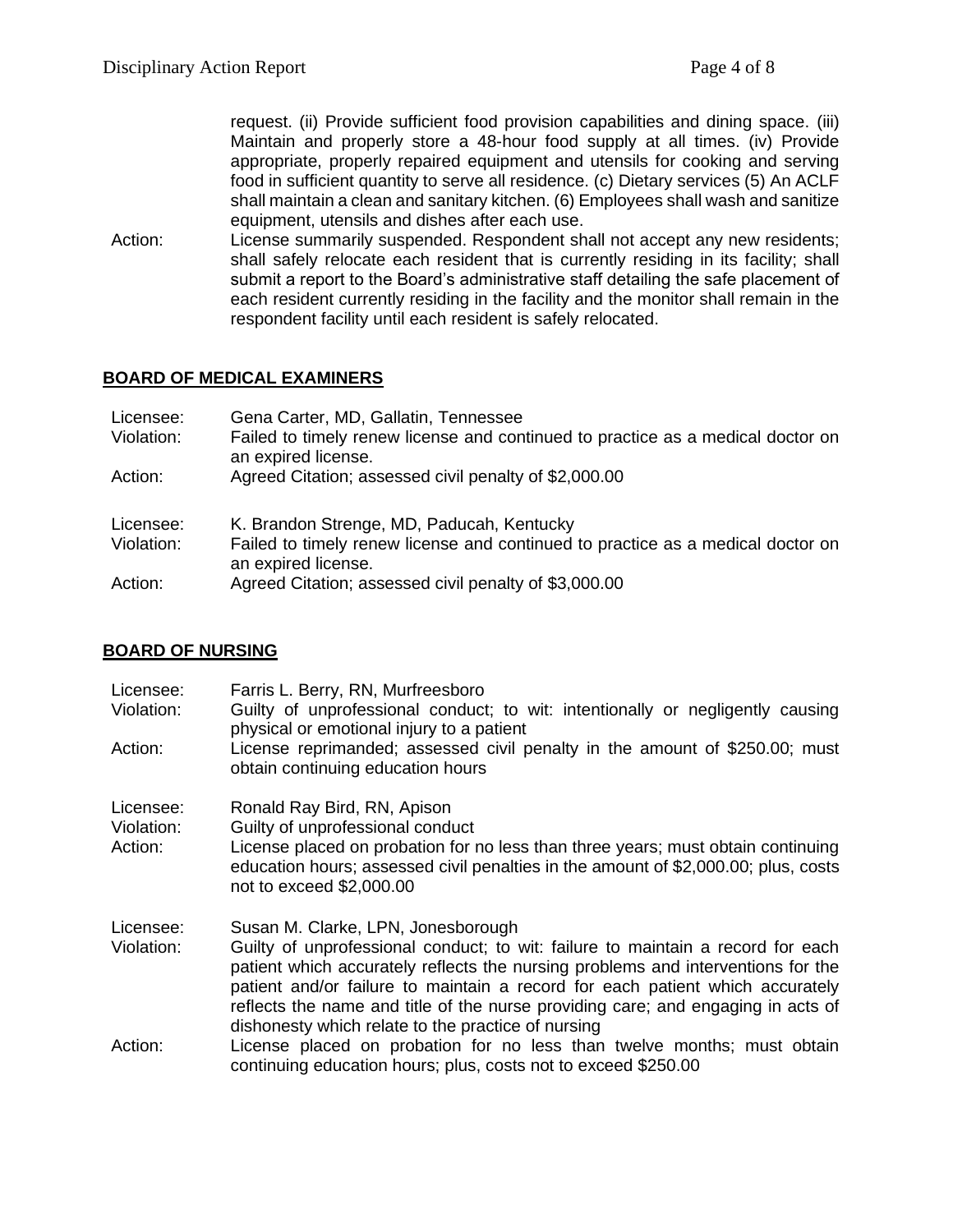| Licensee:<br>Violation:<br>Action: | Emma Conway, RN, Newport<br>Guilty of unprofessional conduct; to wit: unauthorized use or removal of narcotics,<br>drugs, supplies, or equipment from any health care facility, school, institution, or<br>other workplace location; and engaging in acts of dishonesty which relate to the<br>practice of nursing<br>License suspended with terms; suspension stayed; license placed on probation<br>for no less than three years to run concurrent with TNPAP                                                                                                                                                                                         |  |
|------------------------------------|---------------------------------------------------------------------------------------------------------------------------------------------------------------------------------------------------------------------------------------------------------------------------------------------------------------------------------------------------------------------------------------------------------------------------------------------------------------------------------------------------------------------------------------------------------------------------------------------------------------------------------------------------------|--|
| Licensee:<br>Violation:<br>Action: | Natoshia M. Courtland, RN, Madisonville<br>Guilty of a crime; guilty of fraud or deceit in procuring or attempting to procure a<br>license to practice nursing; and guilty of unprofessional conduct; to wit:<br>revocation, suspension, probation, or other discipline of a license to practice<br>nursing by another state of territory of the United States for any act or omission<br>which would constitute grounds for the revocation, suspension, probation, or other<br>discipline of a license in this state<br>License reprimanded; assessed civil penalty in the amount of \$500.00                                                          |  |
| Licensee:<br>Violation:<br>Action: | Audrey L. Funk, LPN, Big Sandy<br>Guilty of unprofessional conduct<br>License reprimanded; must obtain continuing education hours; assessed civil<br>penalty in the amount of \$250.00; plus, costs not to exceed \$250.00                                                                                                                                                                                                                                                                                                                                                                                                                              |  |
| Licensee:<br>Violation:<br>Action: | Carley N. Green, LPN, Morristown<br>Guilty of a crime; and unfit or incompetent by reason of negligence, habits, or<br>other cause<br>License suspended with terms                                                                                                                                                                                                                                                                                                                                                                                                                                                                                      |  |
| Licensee:<br>Violation:<br>Action: | Taimeka C. Horne, RN, Memphis<br>Guilty of unprofessional conduct; to wit: unauthorized use or removal of narcotics,<br>drugs, supplies, or equipment from any health care facility, school, institution or<br>other work place location; engaging in acts of dishonesty which relate to the<br>practice of nursing; and refusing to submit to a drug test or testing positive for any<br>drug on any government or private sector pre-employment, or employer-ordered<br>confirmed drug test<br>License suspended with terms                                                                                                                           |  |
| Licensee:<br>Violation:<br>Action: | Archie J. Horner, LPN, Dickson<br>Guilty of unprofessional conduct; to wit: revocation, suspension, probation, or<br>other discipline of a license to practice nursing by another state of territory of the<br>United States for any act or omission which would constitute grounds for the<br>revocation, suspension, probation, or other discipline of a license in this state<br>License voluntarily surrendered                                                                                                                                                                                                                                     |  |
| Licensee:<br>Violation:            | Melissa Ann Hughes, RN, Gallatin<br>Addicted to alcohol or drugs to the degree of interfering with nursing duties; and<br>guilty of unprofessional conduct; to wit: unauthorized use or removal of narcotics,<br>drugs, supplies, or equipment from any health care facility, school, institution, or<br>other workplace location; being under the influence of alcoholic beverages, or<br>under influence of drugs which impair judgement while on duty in any health care<br>facility, school, institution, or other work place location; engaging in acts of<br>dishonesty which relate to the practice of nursing; and refusing to submit to a drug |  |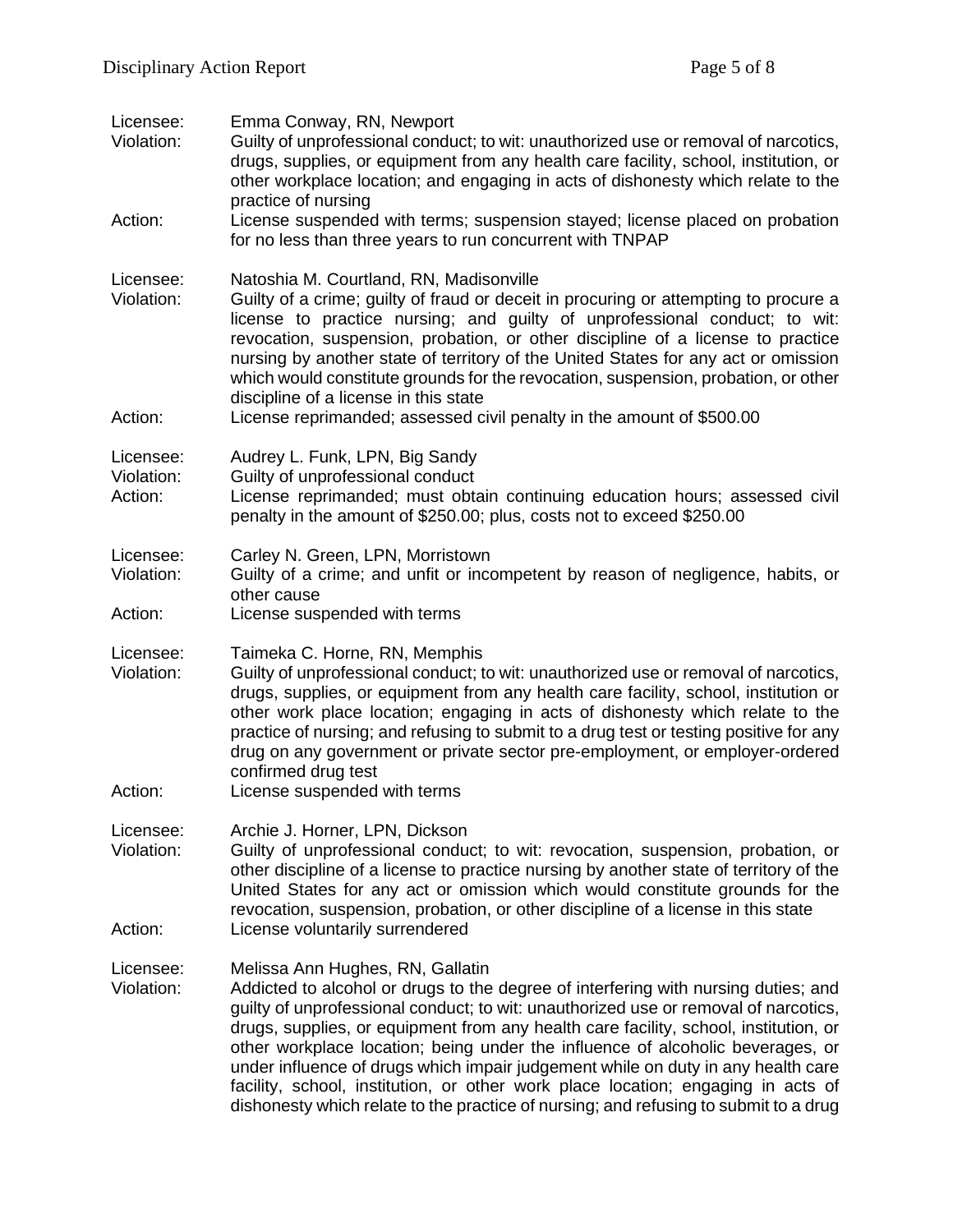test or testing positive for any drug on any government or private sector preemployment or employer-ordered confirmed drug test

Action: License suspended with terms

#### Licensee: Kelly M. McCallum, APRN/RN, Dyersburg

- Violation: Unfit or incompetent by reason of negligence, habits, or other cause; and guilty of unprofessional conduct; to wit: failure to maintain a record for each patient which accurately reflects the nursing problems and interventions for the patient and/or failure to maintain a record for each patient which accurately reflects the name and title of the nurse providing care; assigning unqualified persons to perform functions of license persons or delegating nursing care functions and tasks and/or responsibilities to others contrary to the Nurse Practice Act or rules and regulations to the detriment of patient safety; failing to supervise persons to whom nursing functions are delegated or assigned; aiding abetting, assisting or hiring an individual to violate or circumvent any law or duly promulgated rule intended to guide the conduct of a nurse or any other licensed health care provider; over-prescribing or prescribing in a manner inconsistent with the Rules 1000-04-.08 and 1000-04-.09; practicing professional nursing in a manner inconsistent with T.C.A. 63-7-103; and engaging in acts of dishonesty which relate to the practice of nursing
- Action: RN license and APRN certificate summarily suspended; must cease and desist from practicing nursing in the State of Tennessee

#### Licensee: Stacie P. Novak, LPN, Nashville

- Violation: Testing positive for any drug on any government or private sector preemployment, or employer-ordered confirmed drug test; and guilty of unprofessional conduct; to wit: unauthorized use or removal of narcotics, drugs, supplies, or equipment from any health care facility, school, institution or other work place location
- Action: License suspended with terms

#### Licensee: Lori DeAnne Rush, LPN, Gainesboro

- Violation: Addicted to alcohol or drugs to the degree of interfering with nursing duties; and guilty of unprofessional conduct; to wit: making false or materially incorrect, inconsistent or unintelligible entries in any patient records or in the records of any health care facility, school, institution or other work place location pertaining to the obtaining, possessing, or administration of any controlled substance as defined in the Federal Controlled Substances Act; unauthorized use or removal of narcotics, drugs, supplies, or equipment from any health care facility, school, institution or other work place location; and engaging in acts of dishonesty which relate to the practice of nursing
- Action: License suspended with terms; assessed civil penalty in the amount of \$1,000.00

Licensee: Adam P. Simer, RN, Cordova

Violation: Guilty of unprofessional conduct; to wit: unauthorized use or removal of narcotics, drugs, supplies, or equipment from any health care facility, school, institution, or other workplace location; engaging in acts of dishonesty which relate to the practice of nursing; and refusing to submit to a drug test or testing positive for any drug on any government or private sector pre-employment or employer-ordered confirmed drug test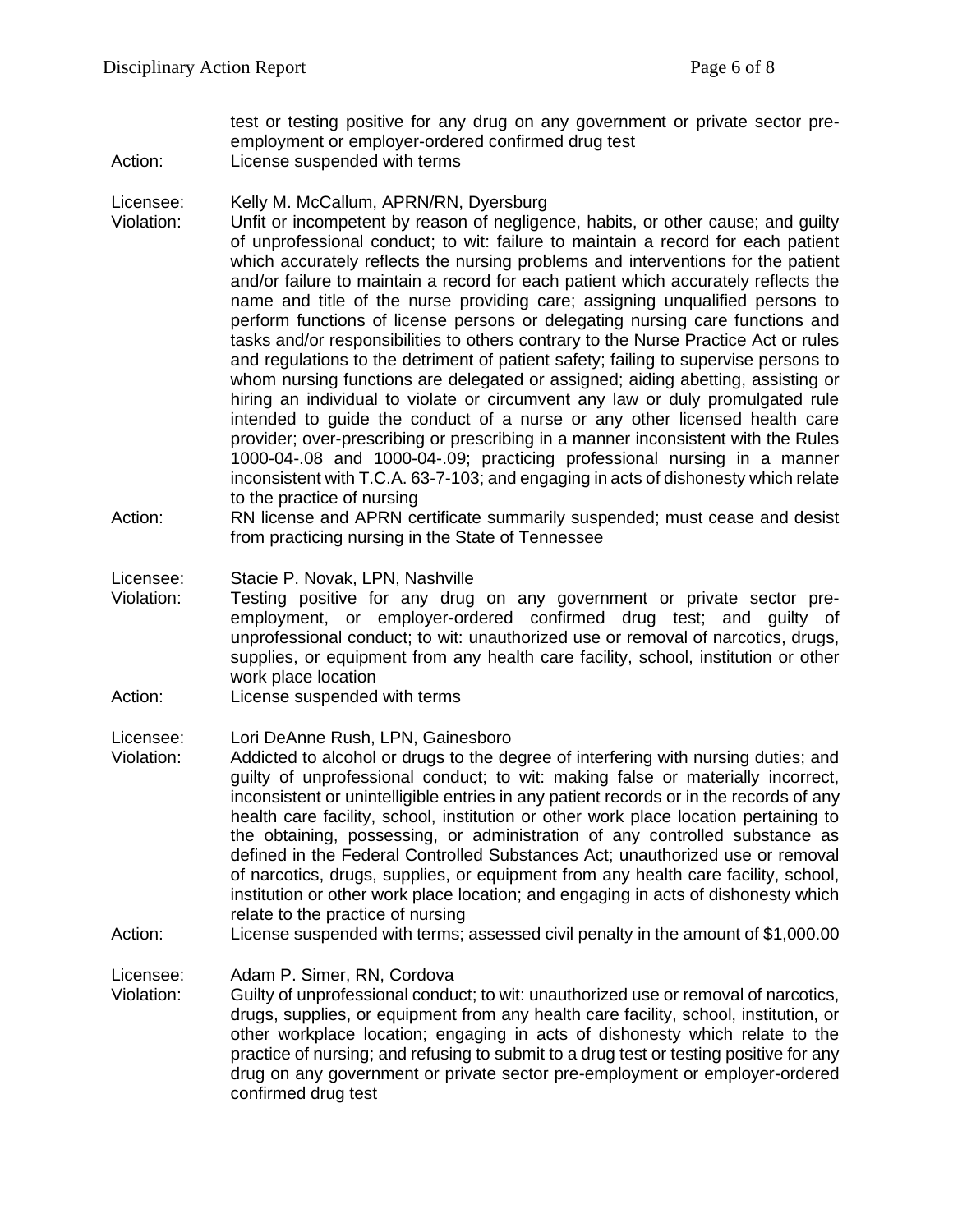Action: License suspended with terms

Licensee: Mark D. Vosberg, RN, Murfreesboro

Violation: Testing positive for any drug on any government or private sector preemployment, or employer-ordered confirmed drug test; unfit or incompetent by reason of negligence, habits, or other cause; and guilty of unprofessional conduct Action: License voluntarily surrendered

## **BOARD OF OSTEOPATHIC EXAMINERS**

Licensee: Marie Beasley, DO, Chattanooga, Tennessee Violation: Failure to properly maintain sufficient continuing education credits Action: Agreed Citation; complete 38 hours of continuing education plus 10 penalty hours; assessed civil penalty of \$1,520.00

*\*Late entry submission from September 2019*

## **BOARD OF OSTEOPATHIC EXAMINERS COUNCIL OF CERTIFIED PROFESSIONAL MIDWIFERY**

Licensee: Lisa Ann Hodgdon Coomer, CPM-TN, Maynardsville, Tennessee

- Violation: Failure to timely renew certificate and performed midwifery services for compensation on an expired certificate
- Action: Assessed civil penalty of \$600 plus costs associated with the prosecution of this matter.

*\*Late entry submission from November 2019*

## **PAIN MANAGEMENT CLINICS**

- Licensee: Spectrum Pain Clinic, PMC, Jackson, Tennessee
- Violation: Biennial inspection of clinic reflected multiple deficiencies in clinic policies and patient records.
- Action: License conditionally renewed and placed on probation for 6 months, subject to a mandatory and unannounced reinspection.

# **ABUSE REGISTRY**

- Name: Darcy Blalock Abuse: Exploitation Profession: Unlicensed Name: Latamia Dickerson Abuse: Abuse/Neglect Profession: Unlicensed
- Name: Tanner Harber Abuse: Misappropriation